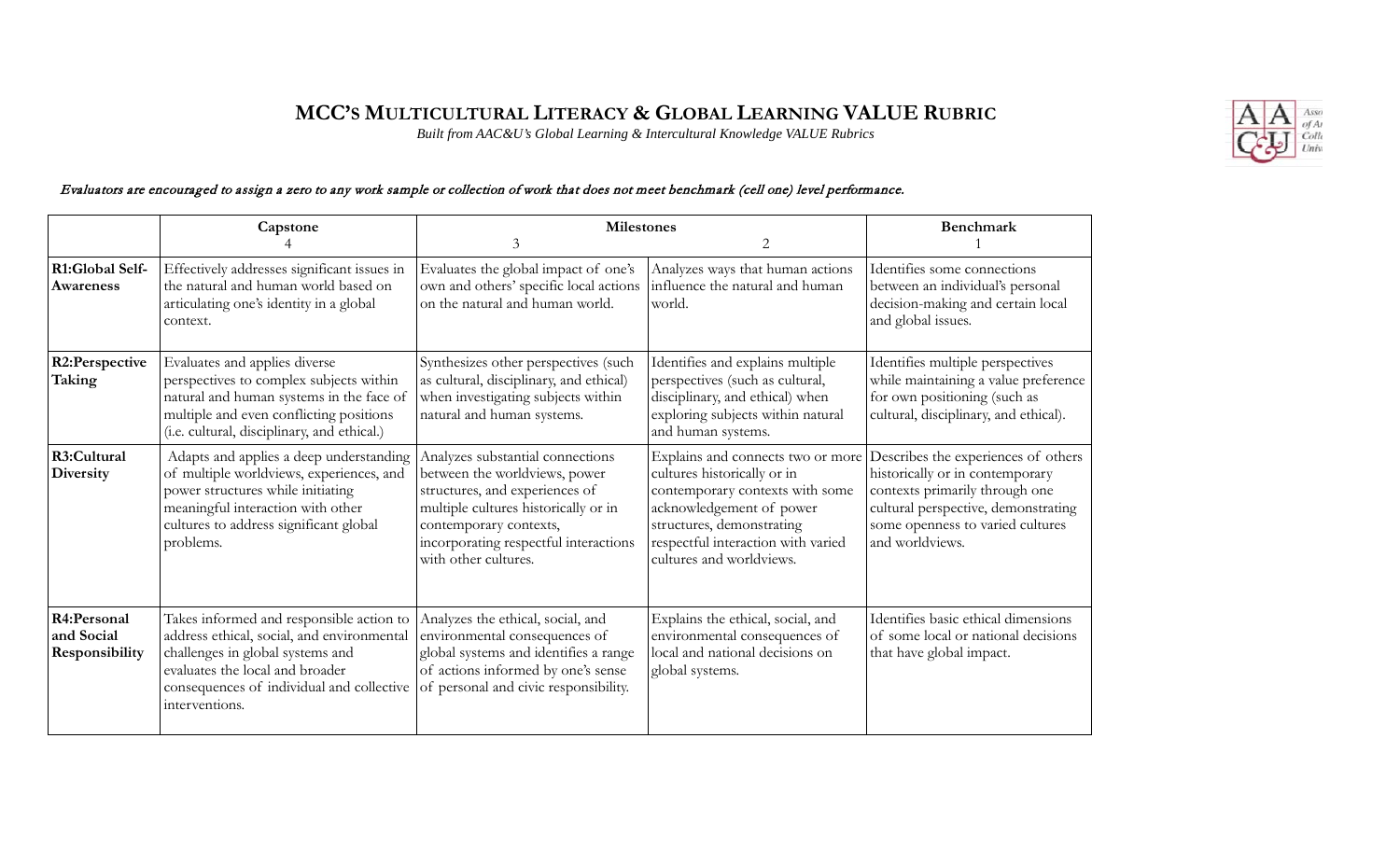| R5:Understandi<br>ng Global<br>Systems                            | Uses deep knowledge of the historic and<br>contemporary role and differential effects<br>of human organizations and actions on<br>global systems to develop and advocate<br>for informed, appropriate action to solve<br>complex problems in the human and<br>natural worlds. | Analyzes major elements of global<br>systems, including their historic and<br>contemporary interconnections and<br>the differential effects of human<br>organizations and actions, to pose<br>elementary solutions to complex<br>problems in the human and natural<br>worlds. | Examines the historical and<br>contemporary roles,<br>interconnections, and differential<br>effects of human organizations and<br>actions on global systems within<br>the human and the natural worlds.                           | Identifies the basic role of some<br>global and local institutions, ideas,<br>and processes in the human and<br>natural worlds.                                                                                                   |
|-------------------------------------------------------------------|-------------------------------------------------------------------------------------------------------------------------------------------------------------------------------------------------------------------------------------------------------------------------------|-------------------------------------------------------------------------------------------------------------------------------------------------------------------------------------------------------------------------------------------------------------------------------|-----------------------------------------------------------------------------------------------------------------------------------------------------------------------------------------------------------------------------------|-----------------------------------------------------------------------------------------------------------------------------------------------------------------------------------------------------------------------------------|
| R6:Applying<br>Knowledge to<br>Contemporary<br>Global<br>Contexts | Applies knowledge and skills to<br>implement sophisticated, appropriate, and<br>workable solutions to address complex<br>global problems using interdisciplinary<br>perspectives independently or with<br>others.                                                             | Plans and evaluates more complex<br>solutions to global challenges that are<br>appropriate to their contexts using<br>multiple disciplinary perspectives<br>(such as cultural, historical, and<br>scientific).                                                                | Formulates practical yet elementary<br>solutions to global challenges that<br>use at least two disciplinary<br>perspectives (such as cultural,<br>historical, and scientific).                                                    | Defines global challenges in basic<br>ways, including a limited number of<br>perspectives and solutions.                                                                                                                          |
| R7:Knowledge<br>Cultural self-<br>awareness                       | Articulates insights into own cultural<br>rules and biases (e.g. seeking complexity;<br>aware of how her/his experiences have<br>shaped these rules, and how to recognize<br>and respond to cultural biases, resulting<br>in a shift in self-description.)                    | Recognizes new perspectives about<br>own cultural rules and biases (e.g. not<br>looking for sameness; comfortable<br>with the complexities that new<br>perspectives offer.)                                                                                                   | Identifies own cultural rules and<br>biases (e.g. with a strong preference<br>for those rules shared with own<br>cultural group and seeks the same<br>in others.)                                                                 | Shows minimal awareness of own<br>cultural rules and biases (even those<br>shared with own cultural group(s))<br>(e.g. uncomfortable with identifying<br>possible cultural differences with<br>others.)                           |
| R8: Knowledge<br>Knowledge of<br>cultural worldview<br>frameworks | Demonstrates sophisticated<br>understanding of the complexity of<br>elements important to members of<br>another culture in relation to its history,<br>values, politics, communication styles,<br>economy, or beliefs and practices.                                          | Demonstrates adequate<br>understanding of the complexity of<br>elements important to members of<br>another culture in relation to its<br>history, values, politics,<br>communication styles, economy, or<br>beliefs and practices.                                            | Demonstrates partial<br>understanding of the complexity<br>of elements important to members<br>of another culture in relation to its<br>history, values, politics,<br>communication styles, economy, or<br>beliefs and practices. | Demonstrates surface understanding<br>of the complexity of elements<br>important to members of another<br>culture in relation to its history,<br>values, politics, communication<br>styles, economy, or beliefs and<br>practices. |
| R9:Skills<br>Empathy                                              | Interprets intercultural experience from<br>the perspectives of own and more than<br>one worldview and demonstrates ability<br>to act in a supportive manner that<br>recognizes the feelings of another<br>cultural group.                                                    | Recognizes intellectual and emotional<br>dimensions of more than one<br>worldview and sometimes uses more<br>than one worldview in interactions.                                                                                                                              | Identifies components of other<br>cultural perspectives but responds<br>in all situations with own<br>worldview.                                                                                                                  | Views the experience of others but<br>does so through own cultural<br>worldview.                                                                                                                                                  |
| R10:Skills<br>Verbal and<br>nonverbal<br>communication            | Articulates a complex understanding of<br>cultural differences in verbal and<br>nonverbal communication (e.g.,<br>demonstrates understanding of the<br>degree to which people use physical<br>contact while communicating in different                                        | Recognizes and participates in<br>cultural differences in verbal and<br>nonverbal communication and begins<br>to negotiate a shared understanding<br>based on those differences.                                                                                              | Identifies some cultural differences<br>in verbal and nonverbal<br>communication and is aware that<br>misunderstandings can occur based<br>on those differences but is still<br>unable to negotiate a shared                      | Has a minimal level of<br>understanding of cultural<br>differences in verbal and nonverbal<br>communication; is unable to<br>negotiate a shared understanding.                                                                    |